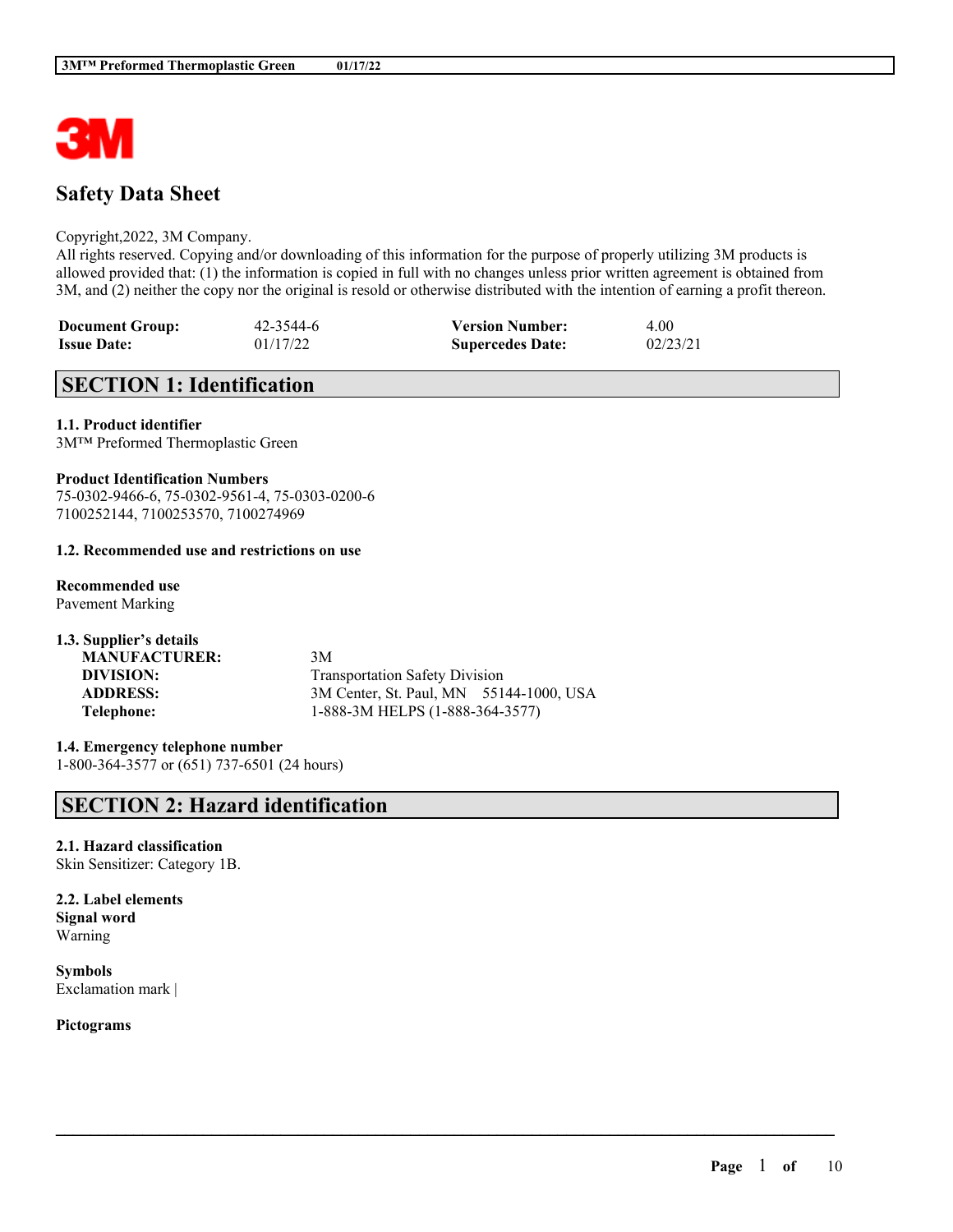

**Hazard Statements** May cause an allergic skin reaction.

#### **Precautionary Statements**

#### **Prevention:**

Avoid breathing dust/fume/gas/mist/vapors/spray. Wear protective gloves. Contaminated work clothing must not be allowed out of the workplace.

#### **Response:**

IF ON SKIN: Wash with plenty of soap and water. If skin irritation or rash occurs: Get medical advice/attention. Wash contaminated clothing before reuse.

#### **Disposal:**

Dispose of contents/container in accordance with applicable local/regional/national/international regulations.

#### **Supplemental Information:**

May cause thermal burns.

10% of the mixture consists of ingredients of unknown acute oral toxicity.

## **SECTION 3: Composition/information on ingredients**

| Ingredient                                                      | C.A.S. No.    | $\%$ by Wt                  |
|-----------------------------------------------------------------|---------------|-----------------------------|
| Glass beads                                                     | 65997-17-3    | 15 - 40 Trade Secret *      |
| Limestone                                                       | 1317-65-3     | 15 - 40 Trade Secret *      |
| Rosin, maleated, esters with glycerol                           | 68038-41-5    | 5 - 9 Trade Secret *        |
| Polyamide resin                                                 | Trade Secret* | 5 - 9 Trade Secret *        |
| Diisononyl phthalate                                            | 28553-12-0    | 1 - 5 Trade Secret *        |
| Polyethylene                                                    | 9002-88-4     | 1 - 5 Trade Secret *        |
| Green pigment                                                   | Trade Secret* | 1 - 5 Trade Secret *        |
| $\text{Bis}(2,2,6,6\text{-tetramethyl-4-piperidinyl})$ sebacate | 52829-07-9    | $\leq 0.6$ Trade Secret $*$ |

\*The specific chemical identity and/or exact percentage (concentration) of this composition has been withheld as a trade secret.

# **SECTION 4: First aid measures**

#### **4.1. Description of first aid measures**

#### **Inhalation:**

Remove person to fresh air. If you feel unwell, get medical attention.

#### **Skin Contact:**

Immediately flush skin with large amounts of cold water for at least 15 minutes. DO NOT ATTEMPT TO REMOVE MOLTEN MATERIAL. Cover affected area with a clean dressing. Get immediate medical attention.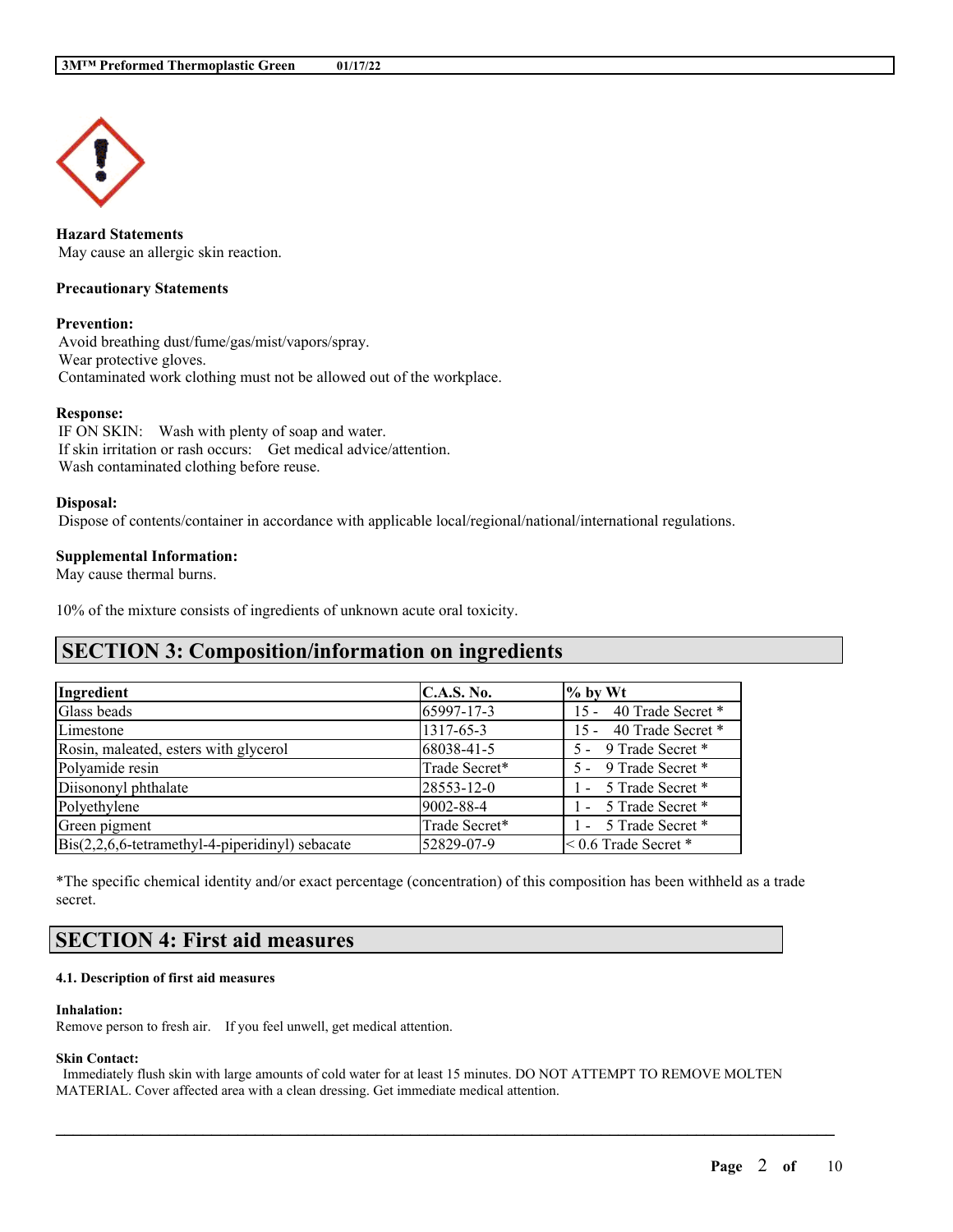#### **Eye Contact:**

Immediately flush eyes with large amounts of water for at least 15 minutes. DO NOT ATTEMPT TO REMOVE MOLTEN MATERIAL. Get immediate medical attention.

#### **If Swallowed:**

Rinse mouth. If you feel unwell, get medical attention.

#### **4.2. Most important symptoms and effects, both acute and delayed**

Allergic skin reaction (redness, swelling, blistering, and itching).

#### **4.3. Indication of any immediate medical attention and special treatment required**

Not applicable.

## **SECTION 5: Fire-fighting measures**

#### **5.1. Suitable extinguishing media**

In case of fire: Use a fire fighting agent suitable for ordinary combustible material such as water or foam to extinguish.

#### **5.2. Special hazards arising from the substance or mixture**

None inherent in this product.

#### **5.3. Special protective actions for fire-fighters**

Wear full protective clothing, including helmet, self-contained, positive pressure or pressure demand breathing apparatus, bunker coat and pants, bands around arms, waist and legs, face mask, and protective covering for exposed areas of the head.

# **SECTION 6: Accidental release measures**

### **6.1. Personal precautions, protective equipment and emergency procedures**

Evacuate area. Ventilate the area with fresh air. For large spill, or spills in confined spaces, provide mechanical ventilation to disperse or exhaust vapors, in accordance with good industrial hygiene practice. Refer to other sections of this SDS for information regarding physical and health hazards, respiratory protection, ventilation, and personal protective equipment.

## **6.2. Environmental precautions**

Avoid release to the environment.

## **6.3. Methods and material for containment and cleaning up**

Collect as much of the spilled material as possible. Place in a closed container approved for transportation by appropriate authorities. Clean up residue. Seal the container. Dispose of collected material as soon as possible in accordance with applicable local/regional/national/international regulations.

## **SECTION 7: Handling and storage**

## **7.1. Precautions for safe handling**

For industrial/occupational use only. Not for consumer sale or use. Avoid breathing dust/fume/gas/mist/vapors/spray. Do not get in eyes, on skin, or on clothing. Do not eat, drink or smoke when using this product. Wash thoroughly after handling. Contaminated work clothing should not be allowed out of the workplace. Avoid release to the environment. Wash contaminated clothing before reuse.

 $\mathcal{L}_\mathcal{L} = \mathcal{L}_\mathcal{L} = \mathcal{L}_\mathcal{L} = \mathcal{L}_\mathcal{L} = \mathcal{L}_\mathcal{L} = \mathcal{L}_\mathcal{L} = \mathcal{L}_\mathcal{L} = \mathcal{L}_\mathcal{L} = \mathcal{L}_\mathcal{L} = \mathcal{L}_\mathcal{L} = \mathcal{L}_\mathcal{L} = \mathcal{L}_\mathcal{L} = \mathcal{L}_\mathcal{L} = \mathcal{L}_\mathcal{L} = \mathcal{L}_\mathcal{L} = \mathcal{L}_\mathcal{L} = \mathcal{L}_\mathcal{L}$ 

## **7.2. Conditions for safe storage including any incompatibilities**

No special storage requirements.

## **SECTION 8: Exposure controls/personal protection**

## **8.1. Control parameters**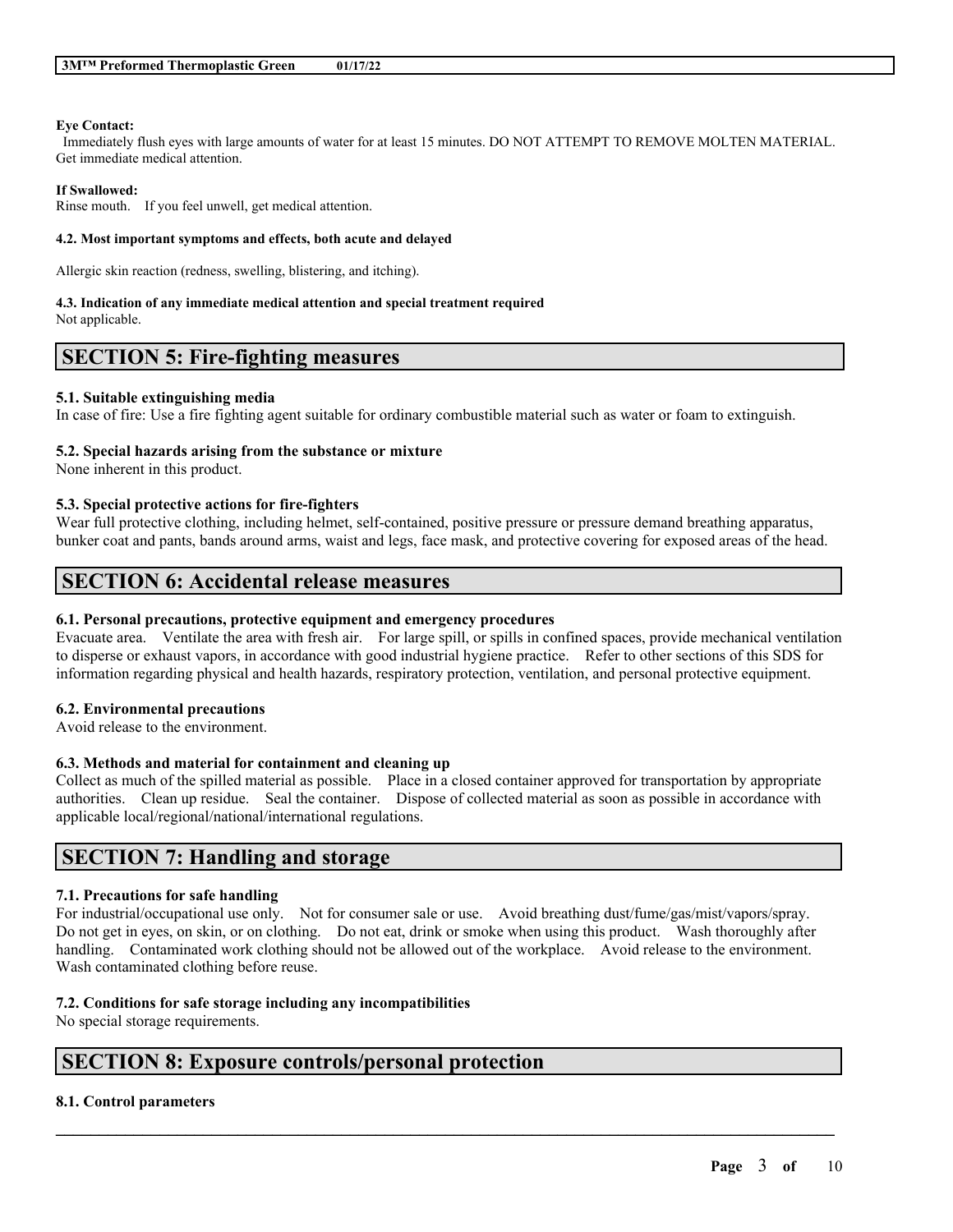## **Occupational exposure limits**

If a component is disclosed in section 3 but does not appear in the table below, an occupational exposure limit is not available for the component.

| Ingredient              | <b>C.A.S. No.</b> | Agency                     | Limit type                                                                                                                                                                                                            | <b>Additional Comments</b>     |
|-------------------------|-------------------|----------------------------|-----------------------------------------------------------------------------------------------------------------------------------------------------------------------------------------------------------------------|--------------------------------|
| CAS NO SEQ117922        | 1317-65-3         | <b>ACGIH</b>               | TWA(respirable particles):3<br>mg/m3                                                                                                                                                                                  |                                |
| Limestone               | 1317-65-3         | <b>OSHA</b>                | TWA(as total dust):15<br>mg/m3;TWA(respirable<br>fraction):5 mg/m3                                                                                                                                                    |                                |
| <b>CERAMIC FIBERS</b>   | 65997-17-3        | <b>ACGIH</b>               | TWA(as fiber):0.2 fiber/cc                                                                                                                                                                                            | A2: Suspected human<br>carcin. |
| Glass beads             | 65997-17-3        | Manufacturer<br>determined | TWA(as non-fibrous,<br>respirable)(8 hours):3<br>mg/m3;TWA(as non-fibrous,<br>inhalable fraction)(8 hours):10<br>mg/m3                                                                                                |                                |
| CAS NO SEQ117922        | 9002-88-4         | <b>ACGIH</b>               | TWA(respirable particles):3<br>mg/m3                                                                                                                                                                                  |                                |
| DUST, INERT OR NUISANCE | 9002-88-4         | <b>OSHA</b>                | $TWA$ (as total dust):15<br>mg/m3;TWA(as total dust):50<br>millions of particles/cu. ft.(15<br>mg/m3);TWA(respirable<br>fraction):5<br>mg/m3;TWA(respirable<br>fraction):15 millions of<br>particles/cu. ft.(5 mg/m3) |                                |

ACGIH : American Conference of Governmental Industrial Hygienists

AIHA : American Industrial Hygiene Association

CMRG : Chemical Manufacturer's Recommended Guidelines

OSHA : United States Department of Labor - Occupational Safety and Health Administration

TWA: Time-Weighted-Average

STEL: Short Term Exposure Limit

CEIL: Ceiling

## **8.2. Exposure controls**

## **8.2.1. Engineering controls**

Use general dilution ventilation and/or local exhaust ventilation to control airborne exposures to below relevant Exposure Limits and/or control dust/fume/gas/mist/vapors/spray. If ventilation is not adequate, use respiratory protection equipment.

## **8.2.2. Personal protective equipment (PPE)**

## **Eye/face protection**

Select and use eye/face protection to prevent contact based on the results of an exposure assessment. The following eye/face protection(s) are recommended: Full Face Shield Indirect Vented Goggles

## **Skin/hand protection**

Select and use gloves and/or protective clothing approved to relevant local standards to prevent skin contact based on the results of an exposure assessment. Selection should be based on use factors such as exposure levels, concentration of the substance or mixture, frequency and duration, physical challenges such as temperature extremes, and other use conditions. Consult with your glove and/or protective clothing manufacturer for selection of appropriate compatible gloves/protective clothing. Note: Nitrile gloves may be worn over polymer laminate gloves to improve dexterity. Gloves made from the following material(s) are recommended: Polymer laminate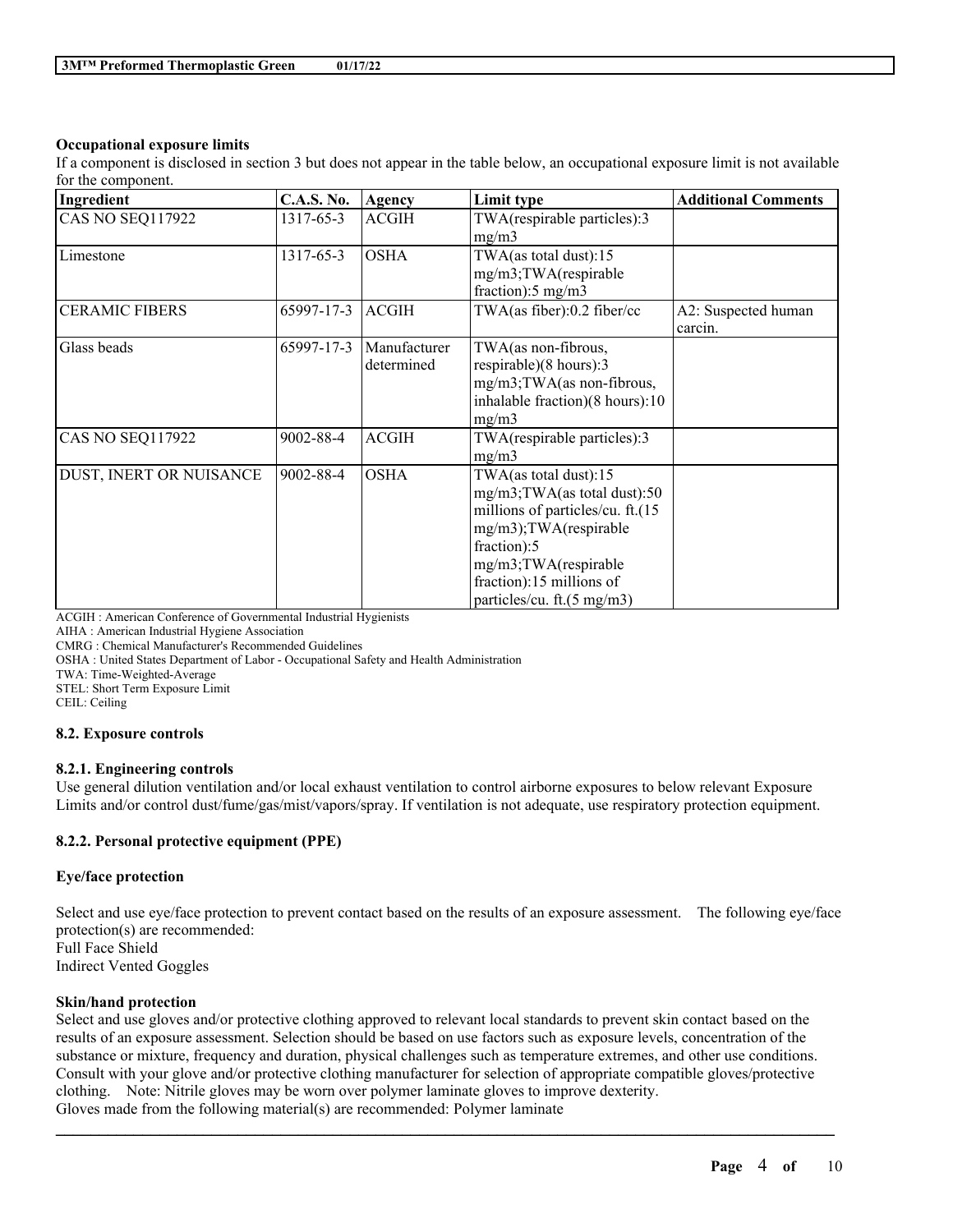If this product is used in a manner that presents a higher potential for exposure (eg. spraying, high splash potential etc.), then use of protective coveralls may be necessary. Select and use body protection to prevent contact based on the results of an exposure assessment. The following protective clothing material(s) are recommended: Apron - polymer laminate

#### **Respiratory protection**

An exposure assessment may be needed to decide if a respirator is required. If a respirator is needed, use respirators as part of a full respiratory protection program. Based on the results of the exposure assessment, select from the following respirator type(s) to reduce inhalation exposure:

Half facepiece or full facepiece air-purifying respirator suitable for organic vapors and particulates

For questions about suitability for a specific application, consult with your respirator manufacturer.

#### **Thermal hazards**

**Appearance**

Wear heat insulating gloves, indirect vented goggles, and a full face shield when handling hot material to prevent thermal burns.

## **SECTION 9: Physical and chemical properties**

## **9.1. Information on basic physical and chemical properties**

| дрреатансе                                |                                  |
|-------------------------------------------|----------------------------------|
| <b>Physical state</b>                     | Solid                            |
| Color                                     | Milky Green                      |
| <b>Specific Physical Form:</b>            | Thermoplastic                    |
| Odor                                      | Not Applicable                   |
| <b>Odor threshold</b>                     | No Data Available                |
| рH                                        | No Data Available                |
| <b>Melting point</b>                      | $280 \text{°F}$                  |
| <b>Boiling Point</b>                      | No Data Available                |
| <b>Flash Point</b>                        | 520 °F [Test Method: Closed Cup] |
| <b>Evaporation rate</b>                   | $\theta$                         |
| <b>Flammability (solid, gas)</b>          | Not Classified                   |
| <b>Flammable Limits(LEL)</b>              | No Data Available                |
| <b>Flammable Limits(UEL)</b>              | No Data Available                |
| <b>Vapor Pressure</b>                     | No Data Available                |
| <b>Vapor Density</b>                      | No Data Available                |
| <b>Density</b>                            | $2.0$ g/ml                       |
| <b>Specific Gravity</b>                   | 2.0 [Ref Std: WATER=1]           |
| <b>Solubility in Water</b>                | Not Applicable                   |
| Solubility- non-water                     | No Data Available                |
| Partition coefficient: n-octanol/water    | No Data Available                |
| <b>Autoignition temperature</b>           | No Data Available                |
| <b>Decomposition temperature</b>          | No Data Available                |
| <b>Viscosity</b>                          | No Data Available                |
| <b>Volatile Organic Compounds</b>         | No Data Available                |
| <b>Percent volatile</b>                   | No Data Available                |
| <b>VOC Less H2O &amp; Exempt Solvents</b> | No Data Available                |
|                                           |                                  |

 $\mathcal{L}_\mathcal{L} = \mathcal{L}_\mathcal{L} = \mathcal{L}_\mathcal{L} = \mathcal{L}_\mathcal{L} = \mathcal{L}_\mathcal{L} = \mathcal{L}_\mathcal{L} = \mathcal{L}_\mathcal{L} = \mathcal{L}_\mathcal{L} = \mathcal{L}_\mathcal{L} = \mathcal{L}_\mathcal{L} = \mathcal{L}_\mathcal{L} = \mathcal{L}_\mathcal{L} = \mathcal{L}_\mathcal{L} = \mathcal{L}_\mathcal{L} = \mathcal{L}_\mathcal{L} = \mathcal{L}_\mathcal{L} = \mathcal{L}_\mathcal{L}$ 

## **SECTION 10: Stability and reactivity**

## **10.1. Reactivity**

This material is considered to be non reactive under normal use conditions.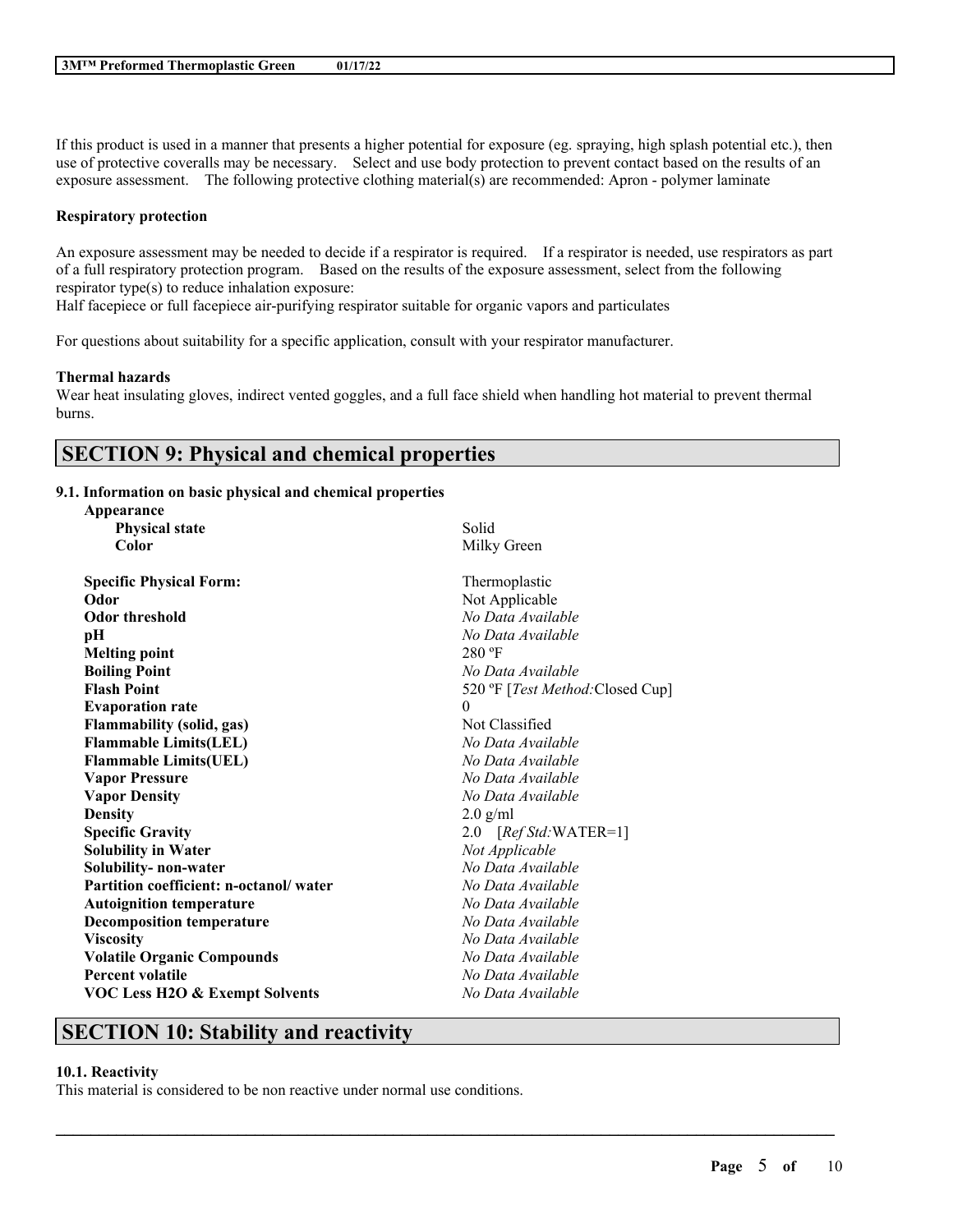**10.2. Chemical stability** Stable.

#### **10.3. Possibility of hazardous reactions** Hazardous polymerization will not occur.

**10.4. Conditions to avoid** None known.

**10.5. Incompatible materials** None known.

#### **10.6. Hazardous decomposition products**

None known.

**Substance Condition**

## **SECTION 11: Toxicological information**

The information below may not be consistent with the material classification in Section 2 if specific ingredient **classifications are mandated by a competent authority. In addition, toxicological data on ingredients may not be** reflected in the material classification and/or the signs and symptoms of exposure, because an ingredient may be present below the threshold for labeling, an ingredient may not be available for exposure, or the data may not be **relevant to the material as a whole.**

**11.1. Information on Toxicological effects**

**Signs and Symptoms of Exposure**

#### Based on test data and/or information on the components, this material may produce the following health effects:

#### **Inhalation:**

Respiratory Tract Irritation: Signs/symptoms may include cough, sneezing, nasal discharge, headache, hoarseness, and nose and throat pain.

#### **Skin Contact:**

During heating: Thermal Burns: Signs/symptoms may include intense pain, redness and swelling, and tissue destruction. Allergic Skin Reaction (non-photo induced): Signs/symptoms may include redness, swelling, blistering, and itching.

#### **Eye Contact:**

During heating: Thermal Burns: Signs/symptoms may include severe pain, redness and swelling, and tissue destruction.

#### **Ingestion:**

Gastrointestinal Irritation: Signs/symptoms may include abdominal pain, stomach upset, nausea, vomiting and diarrhea.

#### **Carcinogenicity:**

| Ingredient                                                    | $\triangle$ AS N<br>No.                 | <b>Class Description</b>              | <b>Regulation</b>                                    |
|---------------------------------------------------------------|-----------------------------------------|---------------------------------------|------------------------------------------------------|
| <b>CERAMIC</b><br>' FIBERS (RESPIRABLE SIZE)                  | $165997-17$                             | Anticipated<br>i carcinogen<br>human  | <b>LOXICOLOGY</b><br>National<br>Program Carcinogens |
| CER AMIC<br><b>FIBRES</b><br>$\Upsilon$ TORY<br><b>REFRAC</b> | 165997<br>17 <sup>7</sup><br>$\prime$ - | 2B:<br>Grp.<br>: Possible human carc. | International<br>r Research on Cancer<br>Agency for  |

#### **Toxicological Data**

If a component is disclosed in section 3 but does not appear in a table below, either no data are available for that endpoint or the data are not sufficient for classification.

 $\mathcal{L}_\mathcal{L} = \mathcal{L}_\mathcal{L} = \mathcal{L}_\mathcal{L} = \mathcal{L}_\mathcal{L} = \mathcal{L}_\mathcal{L} = \mathcal{L}_\mathcal{L} = \mathcal{L}_\mathcal{L} = \mathcal{L}_\mathcal{L} = \mathcal{L}_\mathcal{L} = \mathcal{L}_\mathcal{L} = \mathcal{L}_\mathcal{L} = \mathcal{L}_\mathcal{L} = \mathcal{L}_\mathcal{L} = \mathcal{L}_\mathcal{L} = \mathcal{L}_\mathcal{L} = \mathcal{L}_\mathcal{L} = \mathcal{L}_\mathcal{L}$ 

#### **Acute Toxicity**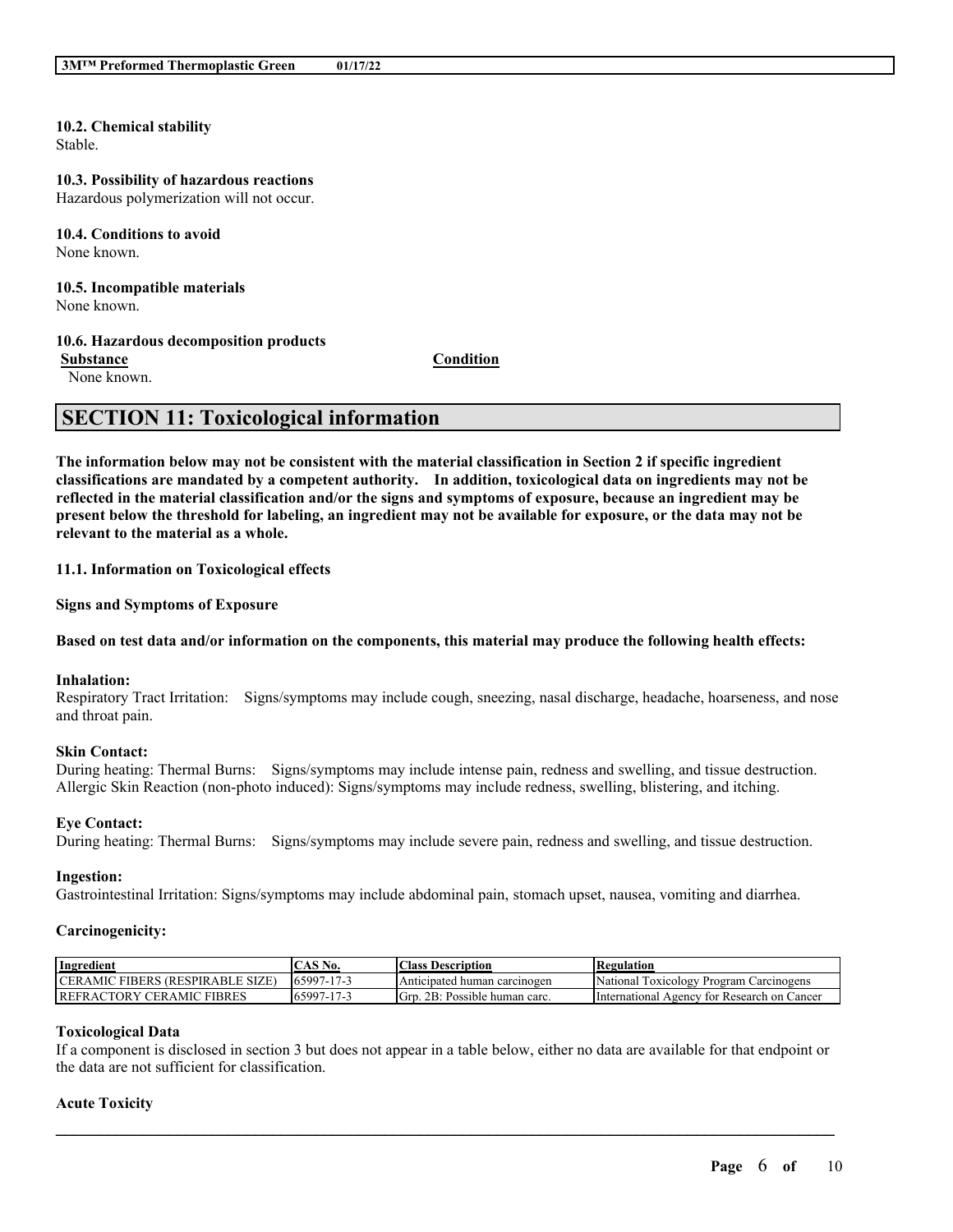| <b>Name</b>                                                     | Route                                 | <b>Species</b>                    | Value                                             |
|-----------------------------------------------------------------|---------------------------------------|-----------------------------------|---------------------------------------------------|
| Overall product                                                 | Ingestion                             |                                   | No data available; calculated $ATE > 5,000$ mg/kg |
| Glass beads                                                     | Dermal                                |                                   | LD50 estimated to be $> 5,000$ mg/kg              |
| Glass beads                                                     | Ingestion                             |                                   | LD50 estimated to be $2,000 - 5,000$ mg/kg        |
| Limestone                                                       | Dermal                                | Rat                               | $LD50 > 2,000$ mg/kg                              |
| Limestone                                                       | Inhalation-<br>Dust/Mist<br>(4 hours) | Rat                               | $LC50$ 3 mg/l                                     |
| Limestone                                                       | Ingestion                             | Rat                               | LD50<br>$6,450$ mg/kg                             |
| Rosin, maleated, esters with glycerol                           | Dermal                                | Professio<br>nal<br>judgeme<br>nt | LD50 estimated to be $> 5,000$ mg/kg              |
| Rosin, maleated, esters with glycerol                           | Ingestion                             | Rat                               | $LD50 > 5,000$ mg/kg                              |
| Polyethylene                                                    | Dermal                                |                                   | LD50 estimated to be $> 5,000$ mg/kg              |
| Polyethylene                                                    | Ingestion                             | Rat                               | $LD50 > 2,000$ mg/kg                              |
| Diisononyl phthalate                                            | Dermal                                | Rabbit                            | $LD50 > 3,160$ mg/kg                              |
| Diisononyl phthalate                                            | Inhalation-<br>Dust/Mist<br>(4 hours) | Rat                               | $LC50 > 1.7$ mg/l                                 |
| Diisononyl phthalate                                            | Ingestion                             | Rat                               | $LD50 > 10,000$ mg/kg                             |
| $Dis(2,2,6,6-tetramethyl-4-piperidinyl)$ sebacate               | Dermal                                | Rat                               | $LD50 > 3,170$ mg/kg                              |
| $Dis(2,2,6,6-tetramethyl-4-piperidinyl)$ sebacate               | Inhalation-<br>Dust/Mist<br>(4 hours) | Rat                               | $LC50$ 0.5 mg/l                                   |
| $\text{Bis}(2,2,6,6\text{-tetramethyl-4-piperidiny!)}$ sebacate | Ingestion                             | Rat                               | LD50<br>$3,700$ mg/kg                             |

ATE = acute toxicity estimate

## **Skin Corrosion/Irritation**

| Name                                                            | <b>Species</b> | Value                     |
|-----------------------------------------------------------------|----------------|---------------------------|
|                                                                 |                |                           |
| Glass beads                                                     | Professio      | No significant irritation |
|                                                                 | nal            |                           |
|                                                                 | judgeme        |                           |
|                                                                 | nt             |                           |
| Limestone                                                       | Rabbit         | No significant irritation |
| Rosin, maleated, esters with glycerol                           | Rabbit         | No significant irritation |
| Polyethylene                                                    | Professio      | No significant irritation |
|                                                                 | nal            |                           |
|                                                                 | judgeme        |                           |
|                                                                 | nt             |                           |
| Diisononyl phthalate                                            | Rabbit         | No significant irritation |
| $\text{Bis}(2,2,6,6\text{-tetramethyl-4-piperidinyl})$ sebacate | Rabbit         | No significant irritation |

## **Serious Eye Damage/Irritation**

| Name                                                            | <b>Species</b> | Value                     |
|-----------------------------------------------------------------|----------------|---------------------------|
|                                                                 |                |                           |
| Glass beads                                                     | Professio      | No significant irritation |
|                                                                 | nal            |                           |
|                                                                 | judgeme        |                           |
|                                                                 | nt             |                           |
| Limestone                                                       | Rabbit         | No significant irritation |
| Rosin, maleated, esters with glycerol                           | Rabbit         | Moderate irritant         |
| Diisononyl phthalate                                            | Rabbit         | Mild irritant             |
| $\text{Bis}(2,2,6,6\text{-tetramethyl-4-piperidinyl})$ sebacate | Rabbit         | Corrosive                 |

## **Skin Sensitization**

| Name                                              | <b>Species</b> | Value          |
|---------------------------------------------------|----------------|----------------|
| Rosin, maleated, esters with glycerol             | Mouse          | Sensitizing    |
| Diisononyl phthalate                              | Human          | Not classified |
|                                                   | and            |                |
|                                                   | animal         |                |
| $Dis(2,2,6,6-tetramethyl-4-piperidinyl)$ sebacate | Human          | Not classified |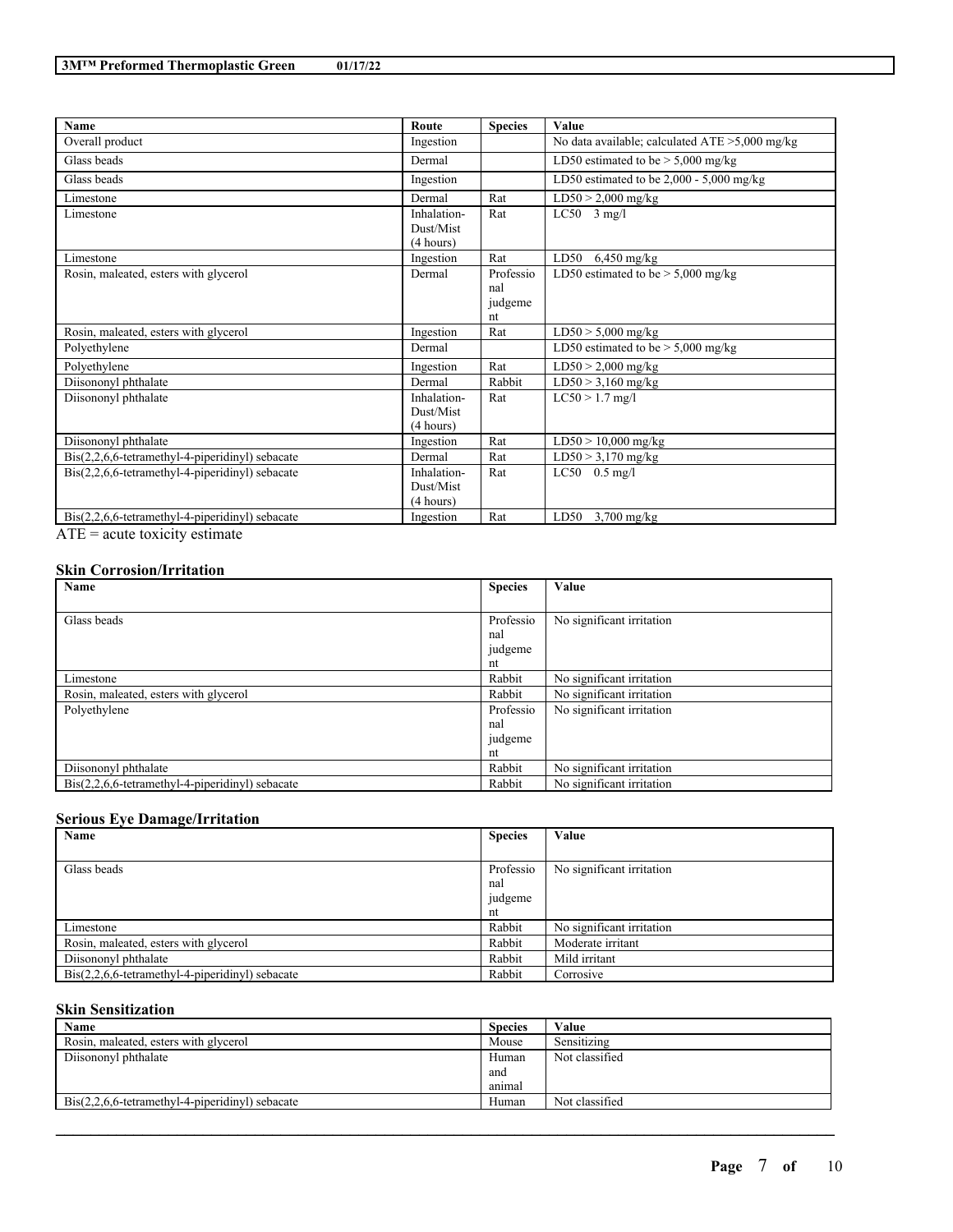#### **Respiratory Sensitization**

For the component/components, either no data are currently available or the data are not sufficient for classification.

### **Germ Cell Mutagenicity**

| Name                                  | Route    | Value                                                                           |
|---------------------------------------|----------|---------------------------------------------------------------------------------|
| Glass beads                           | In Vitro | Some positive data exist, but the data are not<br>sufficient for classification |
| Rosin, maleated, esters with glycerol | In Vitro | Not mutagenic                                                                   |
| Diisononyl phthalate                  | In Vitro | Not mutagenic                                                                   |

#### **Carcinogenicity**

| Name                 | Route      | <b>Species</b>     | Value                                                                           |
|----------------------|------------|--------------------|---------------------------------------------------------------------------------|
| Glass beads          | Inhalation | Multiple<br>animal | Some positive data exist, but the data are not<br>sufficient for classification |
|                      |            | species            |                                                                                 |
| Polyethylene         | <b>Not</b> | Multiple           | Some positive data exist, but the data are not                                  |
|                      | Specified  | animal             | sufficient for classification                                                   |
|                      |            | species            |                                                                                 |
| Diisononyl phthalate | Ingestion  | Multiple           | Some positive data exist, but the data are not                                  |
|                      |            | animal             | sufficient for classification                                                   |
|                      |            | species            |                                                                                 |

## **Reproductive Toxicity**

## **Reproductive and/or Developmental Effects**

| Name                 | Route     | <b>Value</b>                           | <b>Species</b> | <b>Test Result</b> | Exposure        |
|----------------------|-----------|----------------------------------------|----------------|--------------------|-----------------|
|                      |           |                                        |                |                    | <b>Duration</b> |
| Limestone            | Ingestion | Not classified for development         | Rat            | <b>NOAEL 625</b>   | premating $\&$  |
|                      |           |                                        |                | mg/kg/day          | during          |
|                      |           |                                        |                |                    | gestation       |
| Diisononyl phthalate | Ingestion | Not classified for female reproduction | Rat            | <b>NOAEL 500</b>   | 2 generation    |
|                      |           |                                        |                | mg/kg/day          |                 |
| Diisononyl phthalate | Ingestion | Not classified for male reproduction   | Rat            | <b>NOAEL 500</b>   | 2 generation    |
|                      |           |                                        |                | mg/kg/day          |                 |
| Diisononyl phthalate | Ingestion | Not classified for development         | Rat            | <b>NOAEL 1,000</b> | during          |
|                      |           |                                        |                | mg/kg/day          | organogenesi    |
|                      |           |                                        |                |                    |                 |

## **Target Organ(s)**

## **Specific Target Organ Toxicity - single exposure**

| Name                    | Route      | Target Organ(s)        | Value                             | <b>Species</b> | <b>Test Result</b>    | <b>Exposure</b> |
|-------------------------|------------|------------------------|-----------------------------------|----------------|-----------------------|-----------------|
|                         |            |                        |                                   |                |                       | <b>Duration</b> |
| Limestone               | Inhalation | respiratory system     | Not classified                    | Rat            | <b>NOAEL</b>          | 90 minutes      |
|                         |            |                        |                                   |                | $0.812 \text{ mg}$ /l |                 |
| Rosin, maleated, esters | Inhalation | respiratory irritation | Some positive data exist, but the | similar        | <b>NOAEL Not</b>      |                 |
| with glycerol           |            |                        | data are not sufficient for       | health         | available             |                 |
|                         |            |                        | classification                    | hazards        |                       |                 |

## **Specific Target Organ Toxicity - repeated exposure**

| Name                 | Route      | Target Organ(s)        | Value          | <b>Species</b> | <b>Test Result</b> | Exposure        |
|----------------------|------------|------------------------|----------------|----------------|--------------------|-----------------|
|                      |            |                        |                |                |                    | <b>Duration</b> |
| Glass beads          | Inhalation | respiratory system     | Not classified | Human          | NOAEL not          | occupational    |
|                      |            |                        |                |                | available          | exposure        |
| Limestone            | Inhalation | respiratory system     | Not classified | Human          | <b>NOAEL Not</b>   | occupational    |
|                      |            |                        |                |                | available          | exposure        |
| Diisononyl phthalate | Dermal     | blood   liver   kidney | Not classified | Rabbit         | <b>NOAEL</b>       | 6 weeks         |
|                      |            | and/or bladder         |                |                | 2.425              |                 |
|                      |            |                        |                |                | mg/kg/day          |                 |
| Diisononyl phthalate | Ingestion  | kidney and/or          | Not classified | Rat            | <b>NOAEL</b> not   | 13 weeks        |
|                      |            | bladder                |                |                | available          |                 |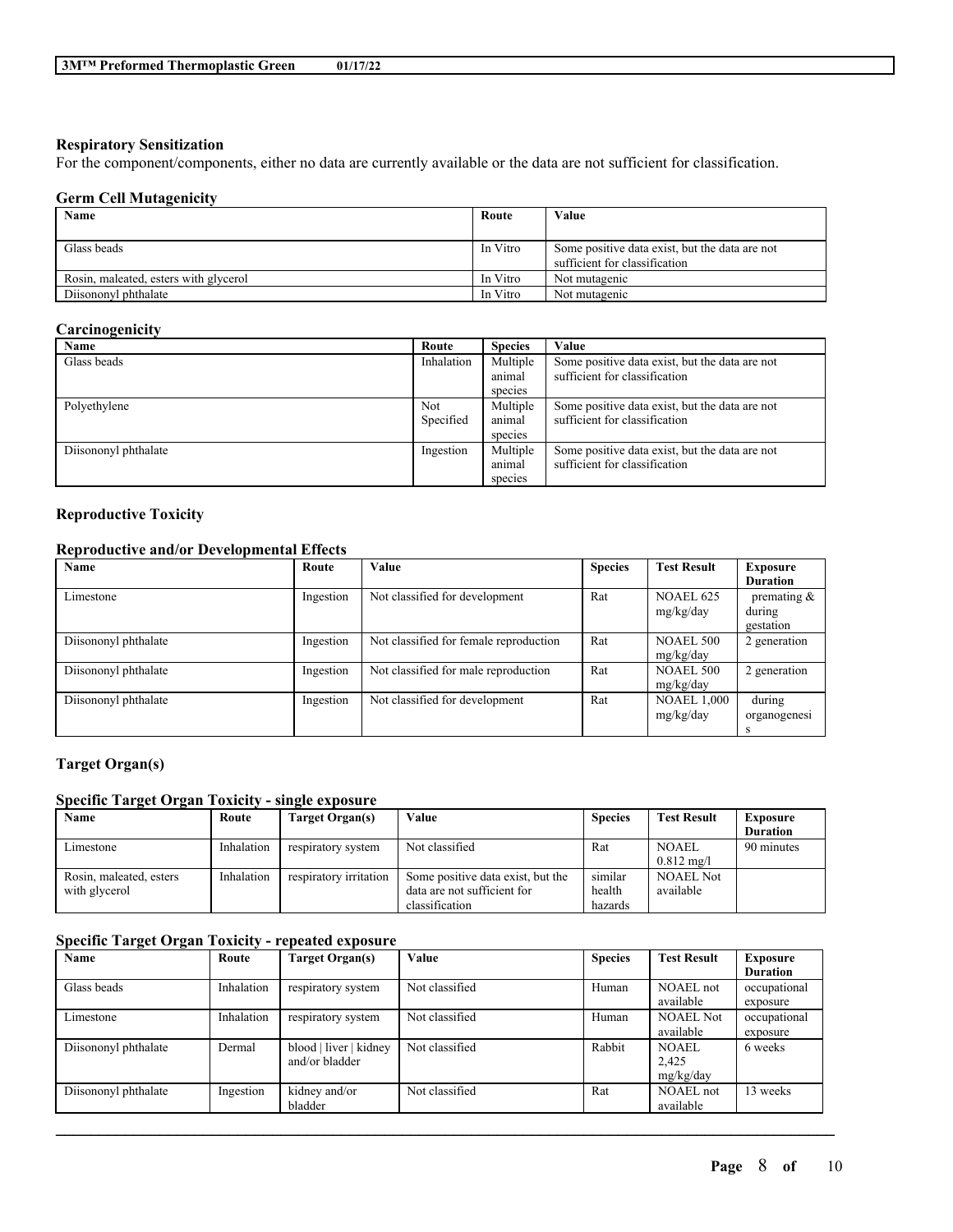#### **Aspiration Hazard**

For the component/components, either no data are currently available or the data are not sufficient for classification.

Please contact the address or phone number listed on the first page of the SDS for additional toxicological information **on this material and/or its components.**

## **SECTION 12: Ecological information**

## **Ecotoxicological information**

Please contact the address or phone number listed on the first page of the SDS for additional ecotoxicological information on this material and/or its components.

## **Chemical fate information**

Please contact the address or phone number listed on the first page of the SDS for additional chemical fate information on this material and/or its components.

# **SECTION 13: Disposal considerations**

#### **13.1. Disposal methods**

Dispose of contents/ container in accordance with the local/regional/national/international regulations.

Dispose of waste product in a permitted industrial waste facility. As a disposal alternative, incinerate in a permitted waste incineration facility. Proper destruction may require the use of additional fuel during incineration processes. Empty drums/barrels/containers used for transporting and handling hazardous chemicals (chemical substances/mixtures/preparations classified as Hazardous as per applicable regulations) shall be considered, stored, treated  $\&$  disposed of as hazardous wastes unless otherwise defined by applicable waste regulations. Consult with the respective regulating authorities to determine the available treatment and disposal facilities.

 $\mathcal{L}_\mathcal{L} = \mathcal{L}_\mathcal{L} = \mathcal{L}_\mathcal{L} = \mathcal{L}_\mathcal{L} = \mathcal{L}_\mathcal{L} = \mathcal{L}_\mathcal{L} = \mathcal{L}_\mathcal{L} = \mathcal{L}_\mathcal{L} = \mathcal{L}_\mathcal{L} = \mathcal{L}_\mathcal{L} = \mathcal{L}_\mathcal{L} = \mathcal{L}_\mathcal{L} = \mathcal{L}_\mathcal{L} = \mathcal{L}_\mathcal{L} = \mathcal{L}_\mathcal{L} = \mathcal{L}_\mathcal{L} = \mathcal{L}_\mathcal{L}$ 

## **EPA Hazardous Waste Number (RCRA):** Not regulated

# **SECTION 14: Transport Information**

For Transport Information, please visit http://3M.com/Transportinfo or call 1-800-364-3577 or 651-737-6501.

## **SECTION 15: Regulatory information**

## **15.1. US Federal Regulations**

Contact 3M for more information.

## **EPCRA 311/312 Hazard Classifications:**

**Physical Hazards**

Not applicable

## **Health Hazards**

Respiratory or Skin Sensitization

## **15.2. State Regulations**

Contact 3M for more information.

## **15.3. Chemical Inventories**